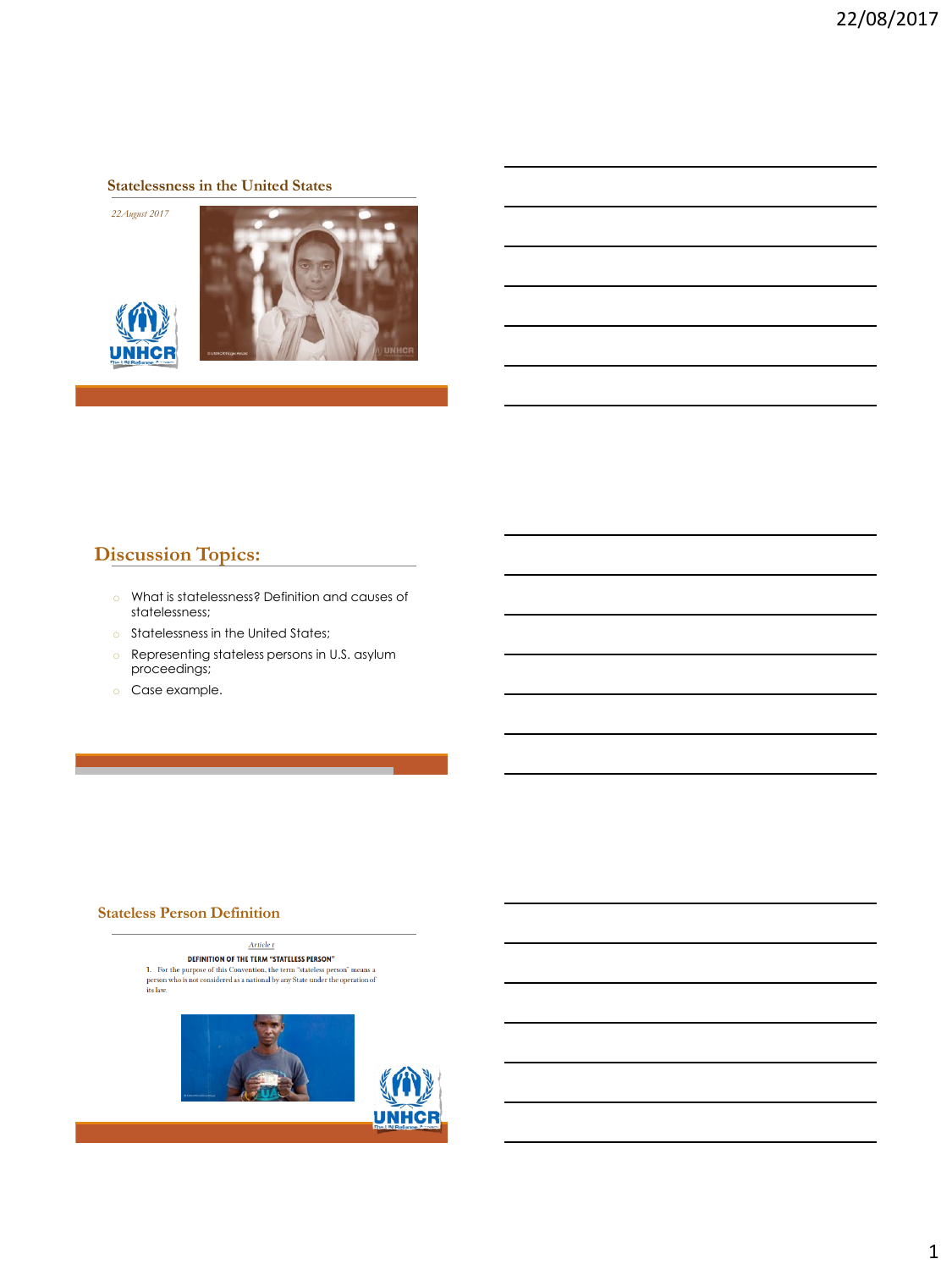#### **Statelessness in International Law**



- Right to Nationality
- Right of the Child to Acquire a Nationality
- Prohibition on Discrimination in Acquisition or Deprivation of Nationality
- 1954 and 1961 Statelessness Conventions



- Conflicts in nationality laws
- Discriminatory nationality laws
- Movement from countries of birth



• Loss or deprivation of nationality





**UNHC** 

#### **UNHCR's Protection of Stateless People**



- Statelessness ◦ **Part 3**: Status of Stateless
- Persons at the National Level

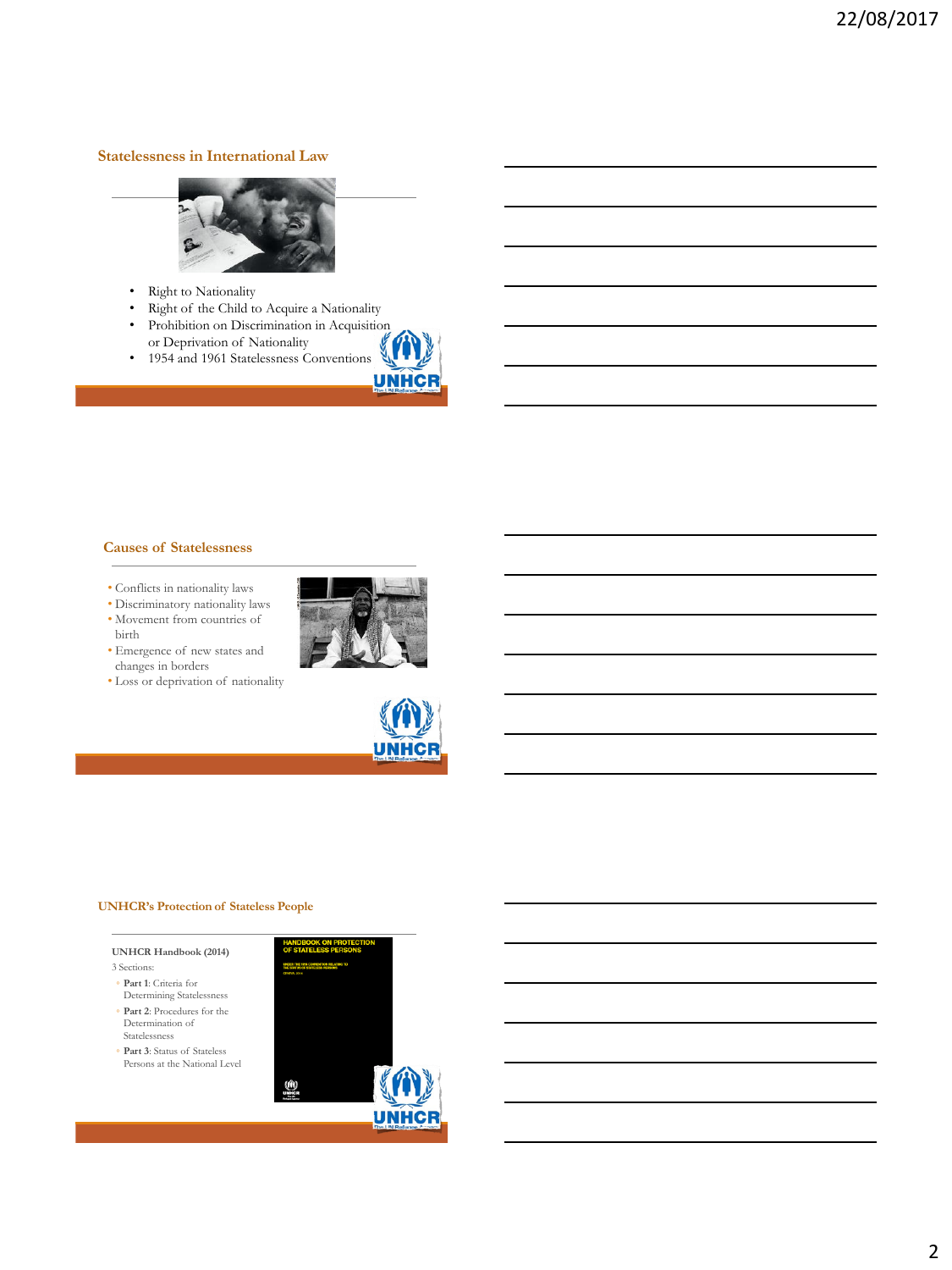

|  |                                                             | <u> 1989 - Johann Stoff, deutscher Stoffen und der Stoffen und der Stoffen und der Stoffen und der Stoffen und der</u> |
|--|-------------------------------------------------------------|------------------------------------------------------------------------------------------------------------------------|
|  |                                                             | <u> 1989 - Johann Stoff, deutscher Stoff, der Stoff, der Stoff, der Stoff, der Stoff, der Stoff, der Stoff, der S</u>  |
|  |                                                             |                                                                                                                        |
|  |                                                             | <u> 1989 - Andrea Santa Alemania, amerikana amerikana amerikana amerikana amerikana amerikana amerikana amerikana</u>  |
|  | <u> 1980 - Johann Stoff, amerikansk politiker (d. 1980)</u> |                                                                                                                        |
|  |                                                             |                                                                                                                        |

#### **The Right to Nationality and Treatment in US Law**

Fourteenth Amendment provides that any child born in US territory is automatically a US citizen (*jus soli*)

Children born abroad to US citizens are also eligible for US citizenship (with some exceptions) (*jus sanguinis*)



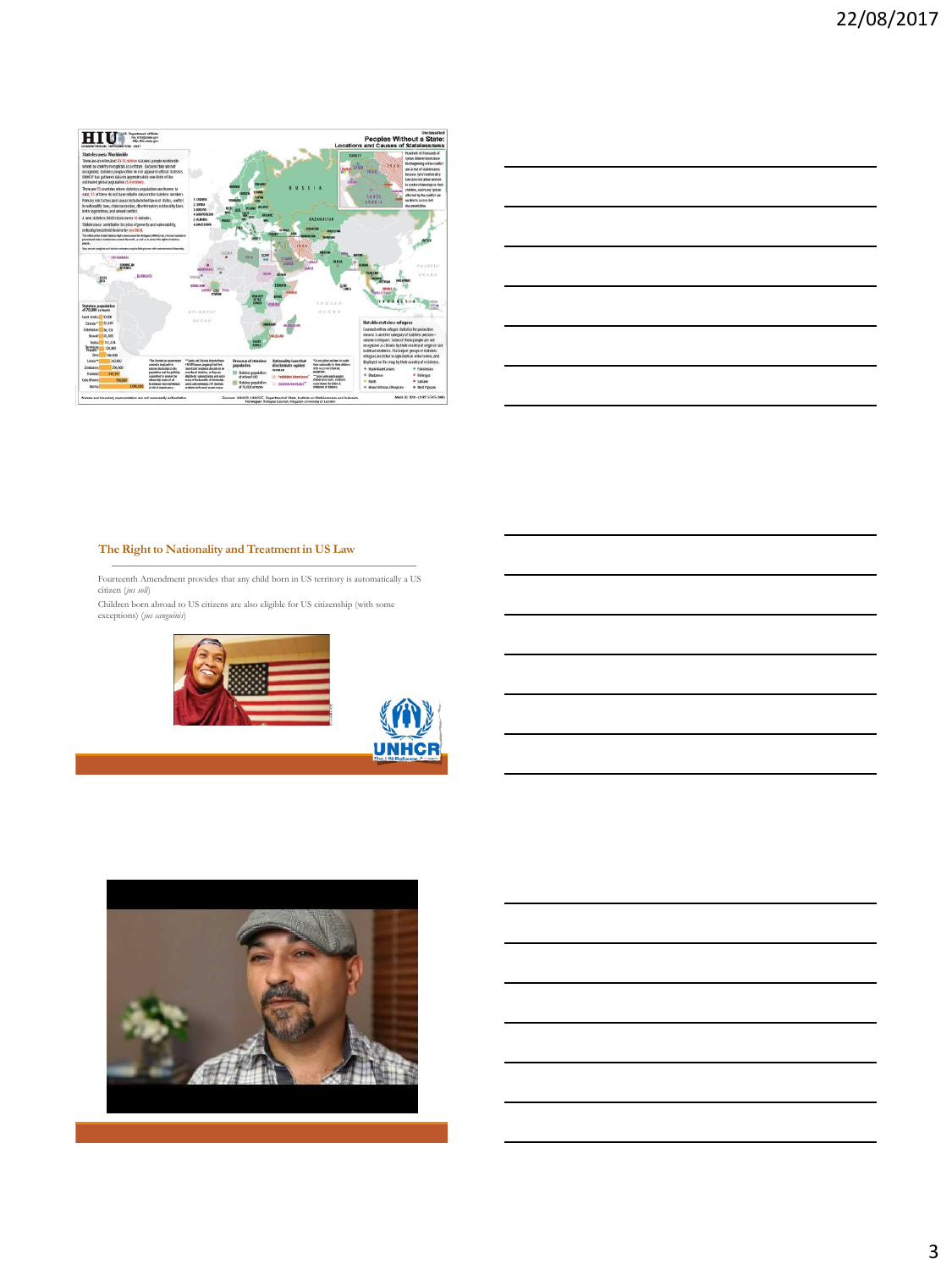





#### **Stateless Persons and U.S. Immigration Authorities**



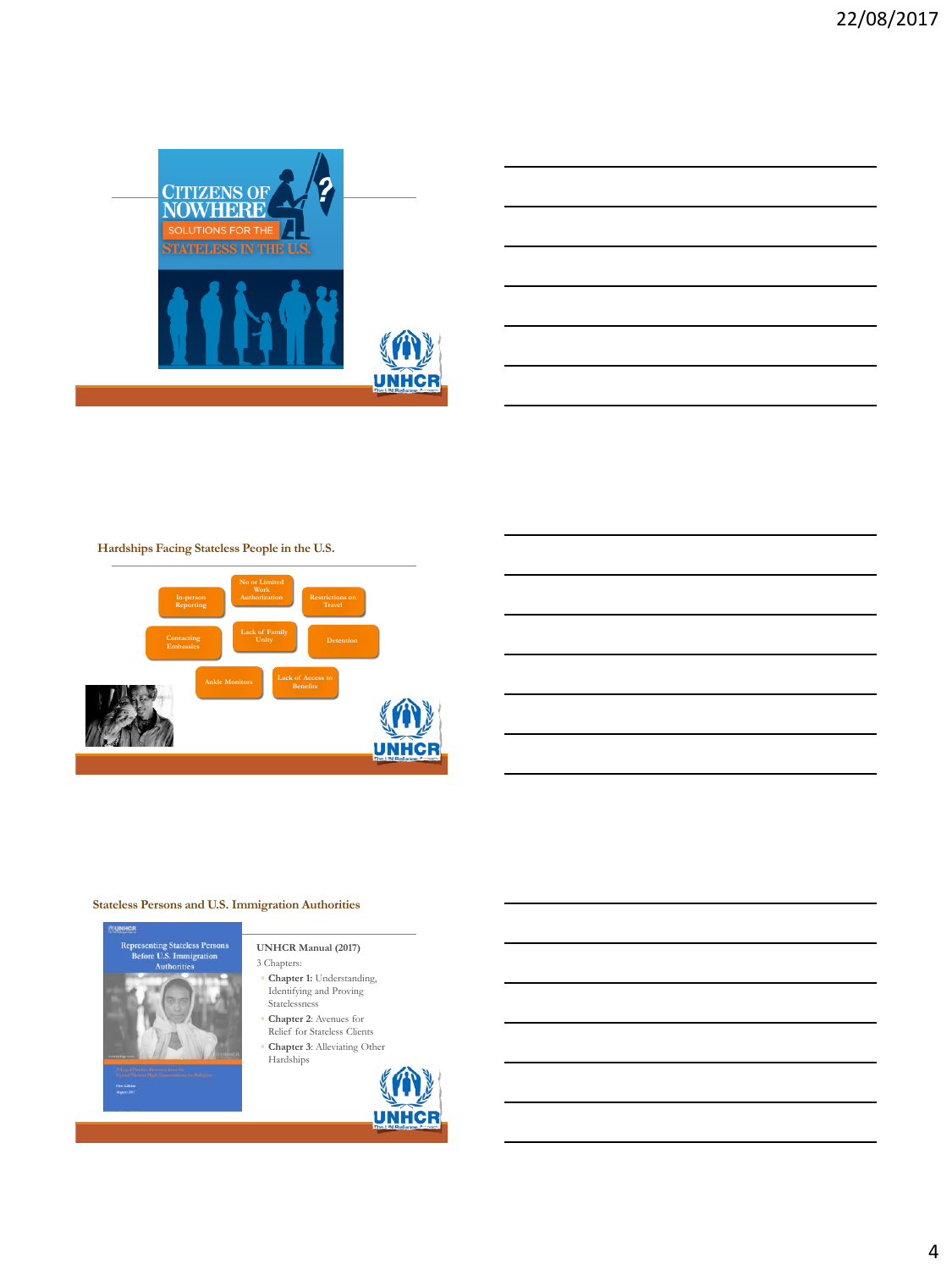#### **Stateless Persons and U.S. Immigration Authorities**





# Seeking Asylum while Stateless

Dree K. Collopy<br>Partner, Benach Collopy LLP<br>T: 202-644-8600; E: [dcollopy@benachcollopy.com](mailto:dcollopy@benachcollopy.com)



### Roadmap for Discussion

- Statelessness and the Immigration and Nationality Act's definition of refugee
- Statelessness and bars to asylum eligibility
- Practical tips for preparing an asylum application for a stateless applicant
- $\blacksquare$  Other tips and strategies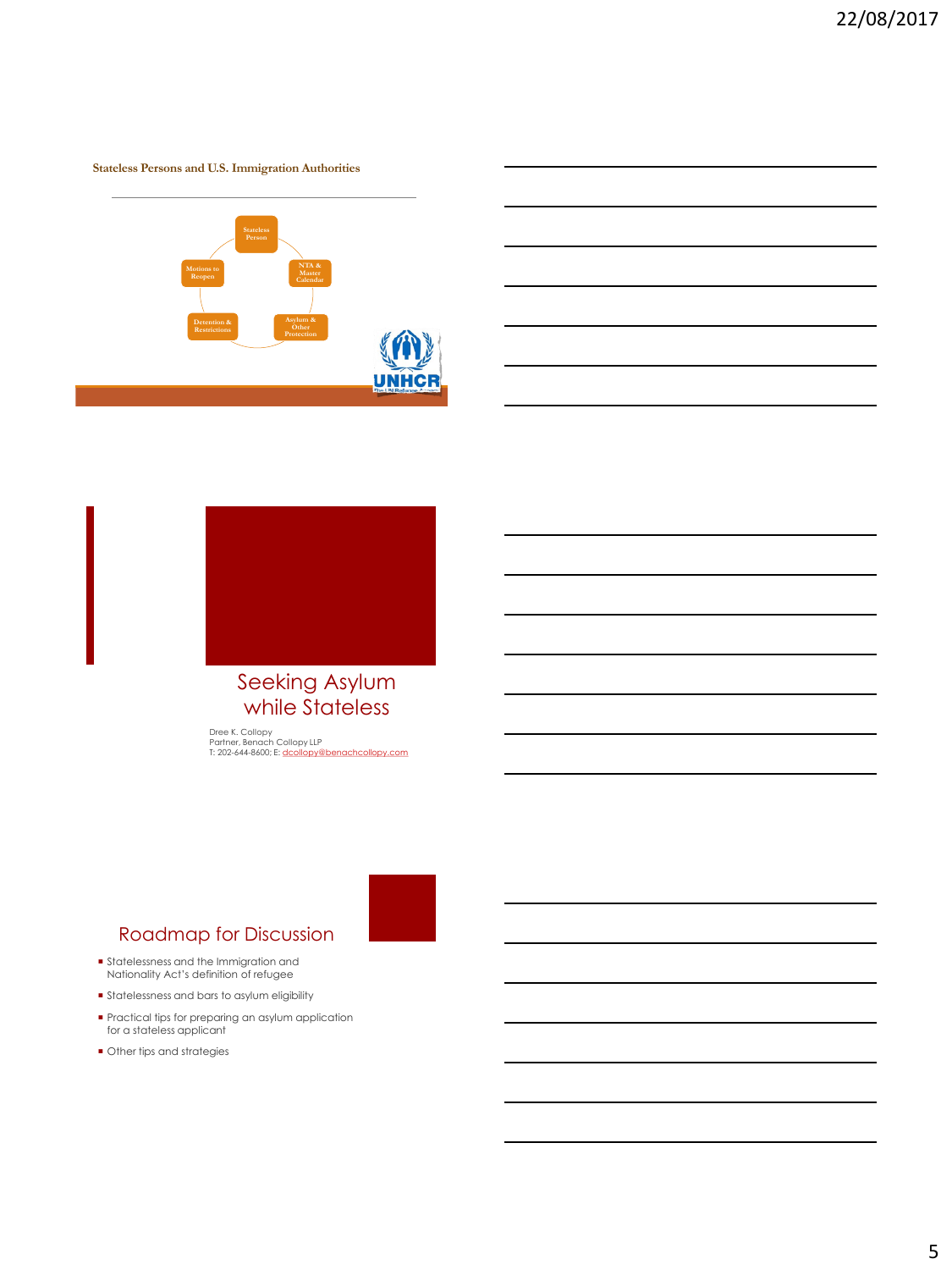# Statelessness and the Definition of Refugee

## Outside Country of Nationality *or* Country of Last Habitual Residence

- Where is your client a citizen or national?
- If stateless, where did they last habitually reside?
- What does last habitual residence mean?
- $\blacksquare$  INA § 101(a)(33); 8 CFR § 214.7(a)(4)(i)
- Quantitative vs. Qualitative Approach
- Ouda v. INS, 324 F.3d 445, 447 (6th Cir. 2003)
- Elian v. Ashcroft, 370 F.3d 897, 897-901 (9th Cir. 2004)
- Paripovic v. Gonzales, 418 F. 3d 240, 242 (3d Cir. 2005)

# Harm Rising to the Level of **Persecution**

- **Is statelessness persecution?**
- **Per se persecution?**
- Circumstances under which rendered stateless? **Effects of statelessness?**
- **Factors to consider**
- Mental, emotional, psychological harm
- Severe economic deprivation
- Discrimination and harassment
- **Cumulative effects**
- Case examples:
- *Stserba v. Holder,* 646 F.3d 964 (6th Cir. 2011)
- *Haile v. Holder*, 591 F.3d 572 (7th Cir. 2010)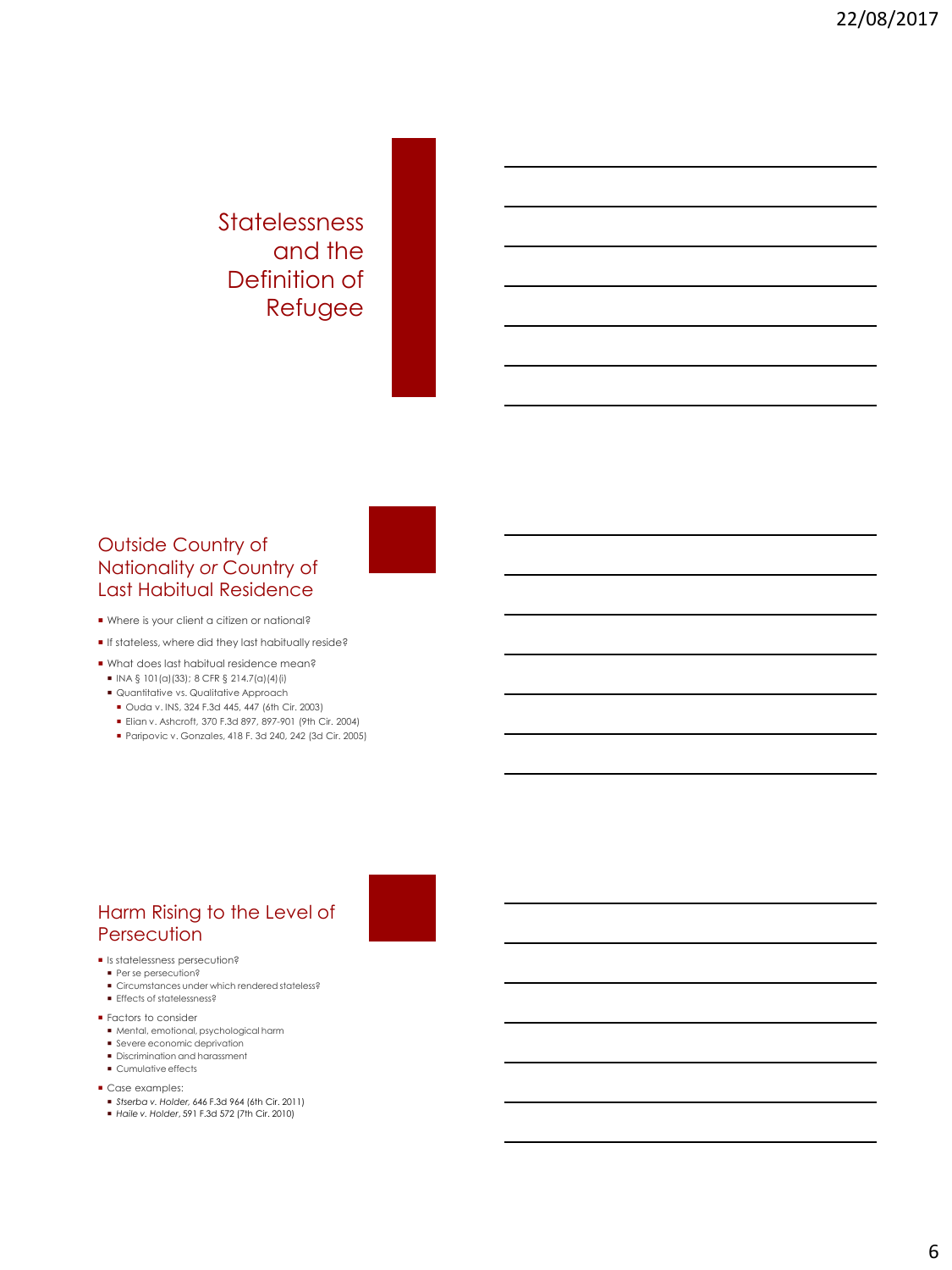## Past Persecution vs. Well-Founded Fear



- $\blacksquare$  Past Persecution  $\rightarrow$  presumption of WFF unless
- Internal relocation or
- Changed circumstances *Ouda v. INS*, 324 F.3d 445, 450 (6th Cir. 2003).
- **Denaturalization can happen before or after flight**
- Individualized harm is not required
- Pattern and practice
- Membership in disfavored group
- $\blacksquare$  Individual risk factors
- Consider statelessness at all stages of an asylum process

#### Nexus and the Five Protected Grounds

- **Evidence of Persecutors' Motives**
- Direct country's nationality laws, interpretations Circumstantial – facially neutral laws, but how they are applied in practice
- Common protected grounds for cases involving statelessness: Race/ethnicity/nationality
- E.g., *Haile v. Holder*, 591 F.3d 572 (7th Cir. 2010); *Stserba v. Holder*, 646 F.3d 964 (6th Cir. 2011). Religion
- E.g., *Haile v. Holder*, 591 F.3d 572 (7th Cir. 2010).
- **Political Opinion**
- **E.g., Ahmed v. Kesiler, 504 F.3d 1183 (9th Cir. 2007).**
- Beware of PSG claims avoid circularity!

# **Statelessness** and Bars to Asylum Eligibility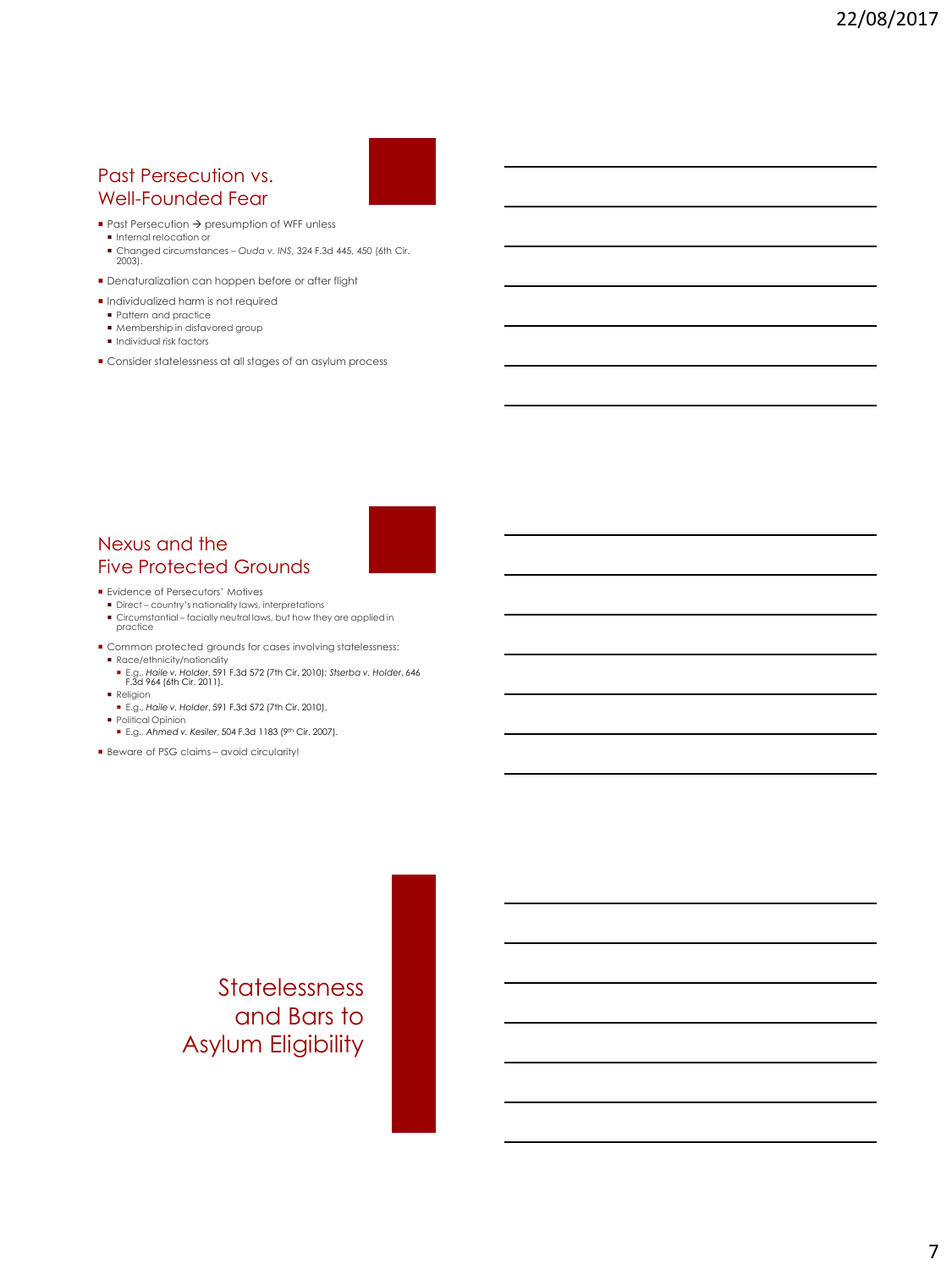# One-Year Filing Deadline

- Changed Circumstances
- $\blacksquare$  Identify the changed circumstances
- Explain why it is material to your client's eligibility for asylum
- Show your client filed within a reasonable time of the change
	- **Delayed awareness**
- **Extraordinary Circumstances**

# Firm Resettlement

- $\blacksquare$  A distinct question from statelessness
- Can last habitually reside without having firmly resettled
- Did your client have an offer of permanent residence or citizenship there?
	- Was entry to that country a necessary consequence of flight?
	- What were the conditions of your client's residence there?

Preparing an Asylum Application for a **Stateless** Applicant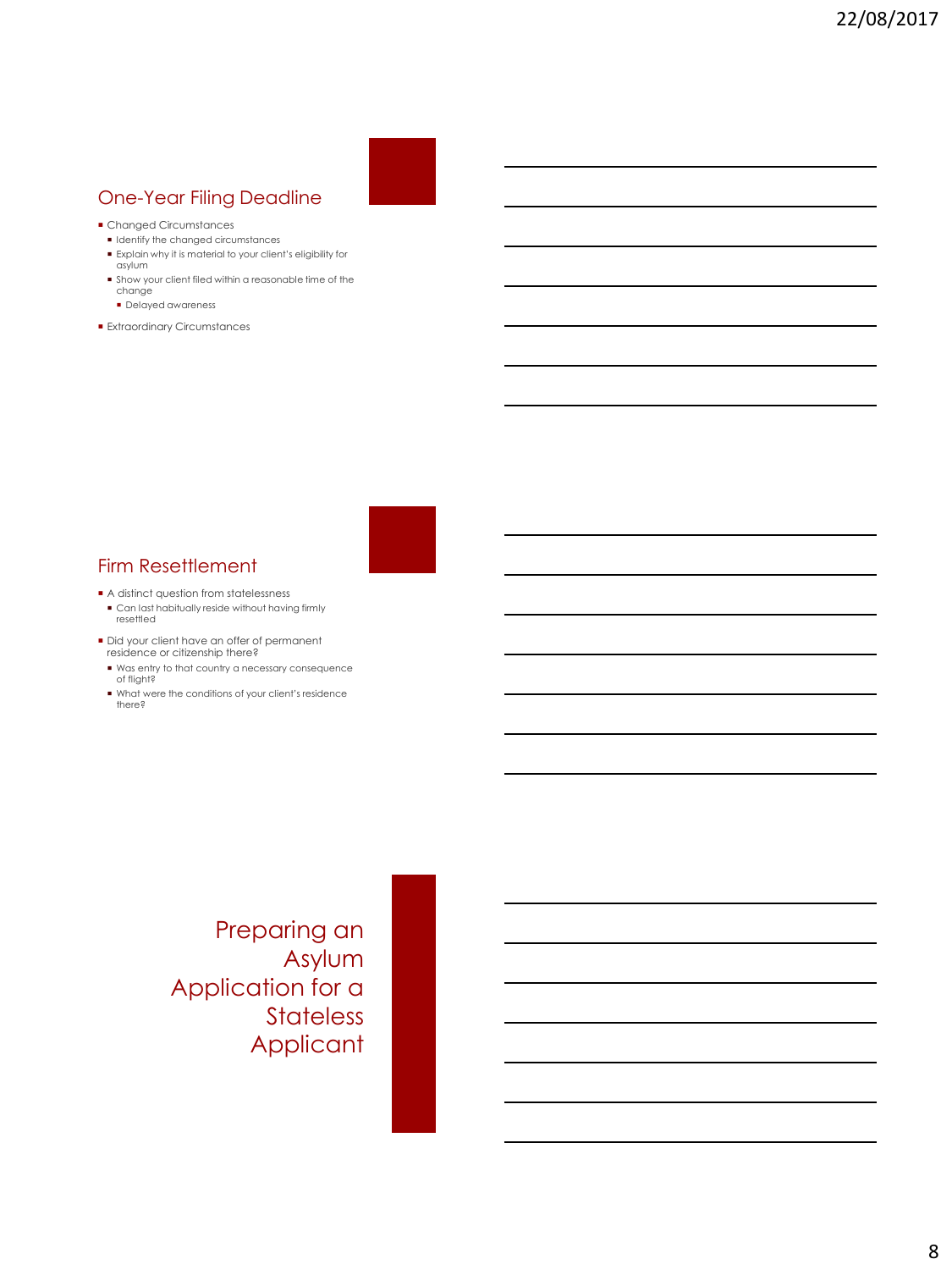# Completing the Form I-589

- Be careful answering questions about nationality/citizenship
- Present nationality/citizenship
- City/country of birth or nationality at birth
- What country issued your client's last passport?
- Family members' nationality/citizenship and country of birth
- $\blacktriangleright$  Protected grounds  $\rightarrow$  there may be more than one
- Provide descriptions of country's nationality laws/policies and how they are interpreted/applied
- Provide descriptions of country conditions and patterns and practices related to your client's protected traits

#### **Description of harm suffered**

- Include all social and economic problems
- Include all emotional and psychological harm

Completing the Form I-589

**Include all discrimination and harassment** 

#### **Description of harm feared**

- $\blacksquare$  Discuss patterns and practices in the country
- Discuss individualized risk/harm feared
- **Time spent in other countries after fleeing**
- Be careful of last habitual residence vs. firm resettlement distinction
- OYFD → focus on when the change occurred and when your client became aware of the change
- Use addendums to provide explanations where necessary

# Important Supporting **Evidence**

- Document the reason why your client is stateless Nationality and other laws/policies, how interpreted/applied
- Provide evidence of last habitual residence **Length of time, how the time was spent, living conditions**
- **Document all types of harm and the cumulative effects** ■ E.g. witness statements, income/employment vs. budget needed to survive, psychological evaluations, etc.
- **Provide country conditions evidence showing patterns and** practices against similarly situated people
- Document when laws/policies changed and when/how your client became aware of those changes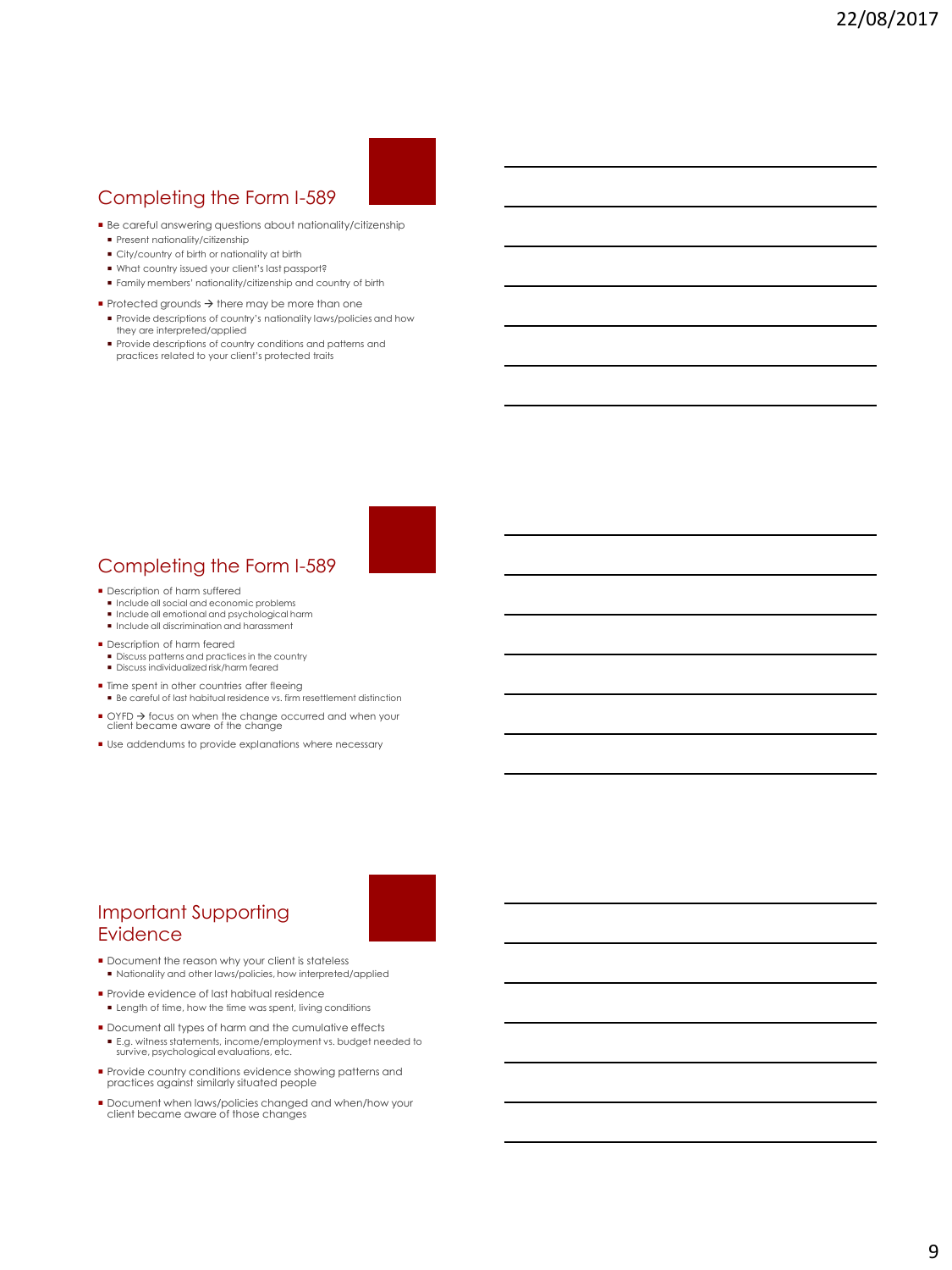## Important Supporting Evidence

#### **Expert opinions can be very useful**

- Experts on laws/policies of a country
- Experts on country conditions and patterns/practices in a country
- Experts on historical and current targeting of certain groups
- Consider seeking a "statelessness" determination from UNHCR

# Other Tips and Strategies



### Defensive Claims

- Master Calendar Hearings and Pleading to the NTA Deny relevant factual allegations
	- E.g., Your client is a "native and citizen of X country"
- Be ready to articulate why your client is not a citizen of X country and why he/she is stateless
- BUT, a strategic decision
- May not want to raise statelessness issue at all
- **Decline to designate a country of removal**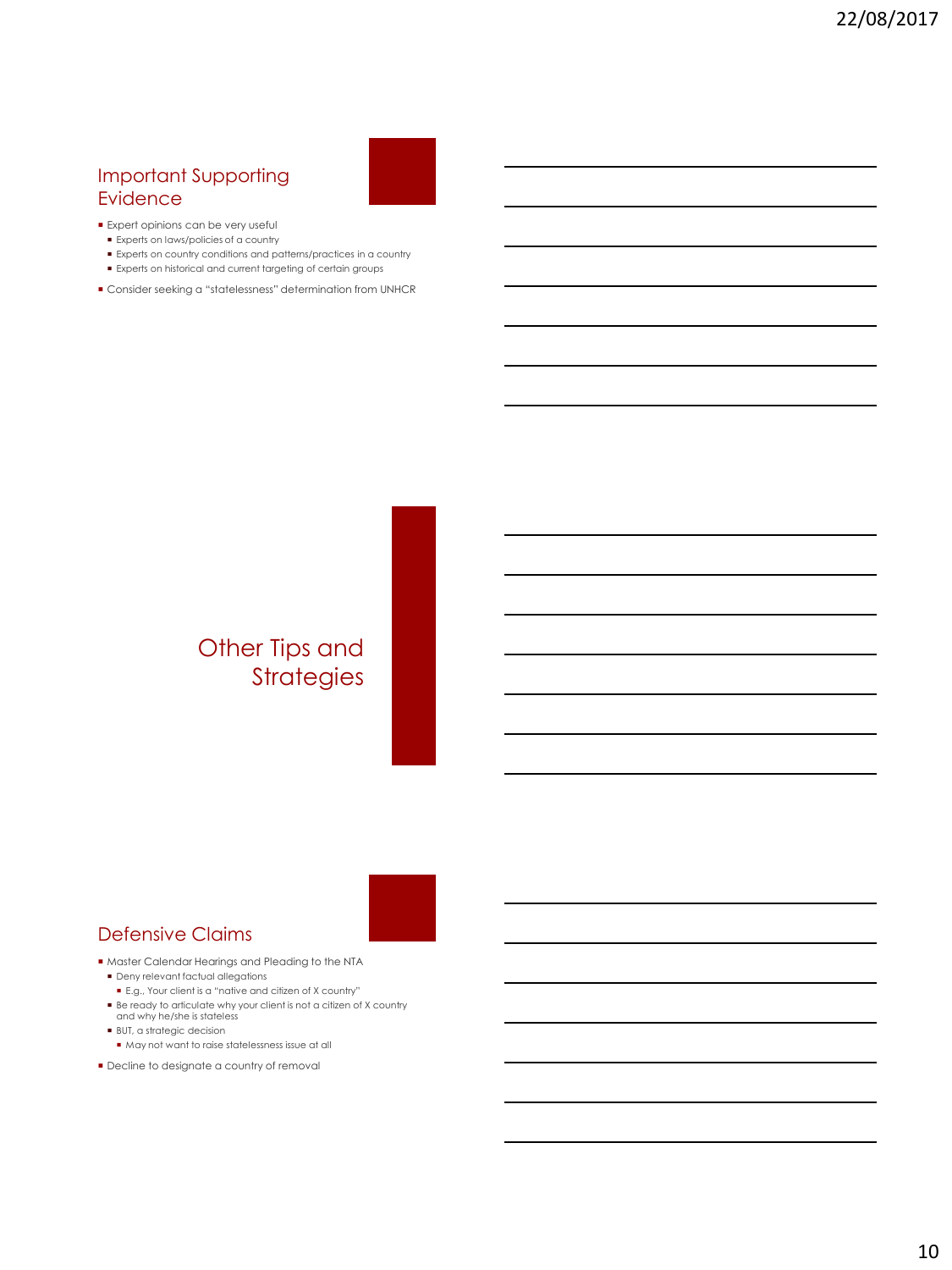#### Don't Let Statelessness Confuse You!

- $\blacksquare$  Can be the cause of the harm
- Can also be the harm itself
- When developing your legal theory, always come back to "the big 3":
- What is the harm your client suffered/fears?
- Who acted/would act to cause the harm?
- Why did/would they act in to cause the harm?

 $\blacksquare$  Make this a part of your intake process

Identify Statelessness Early

- **Early identification is key to:**
- **Developing your legal theory**
- $\blacksquare$  Maintaining your client's credibility
- $\blacksquare$  Increasing exercises of prosecutorial discretion Avoiding lengthy detention or onerous reporting
- requirements Reviving seemingly "final" cases

#### **Case Example**

- o Martha was born in Country X. Her mother was a member of an ethnic minority group, the Bunta, and her father was a member of the predominant Binta group. When Martha was born, the nationality law of Country X allowed for married women who were of a minority ethnic group but<br>were citizens of Country X to convey nationality to their children, so long as the father was a<br>member of a majority ethnic gro they had her, and both were citizens of Country X. o When Martha was 20 years old, fighting broke out in Country X, and the majority Binta
- government changed the nationality law, prohibiting ethnic minority women from conveying nationality, regardless of the mother's citizenship or the father's ethnic group. Although the law on its face appeared prospective, the government of Country X applied it to anyone regardless of<br>when they were born. When she heard this was happening, Martha rushed to the authorities to<br>request a copy of her birth certific They told her to report immediately to the police with her passport that she had been issued years prior.
- Martha, who had heard reports of others in her situation being arrested and some even tortured, decided to flee instead. Using an existing US visitor visa, she traveled to the United States, where she or the metal of the m ask what her options are.